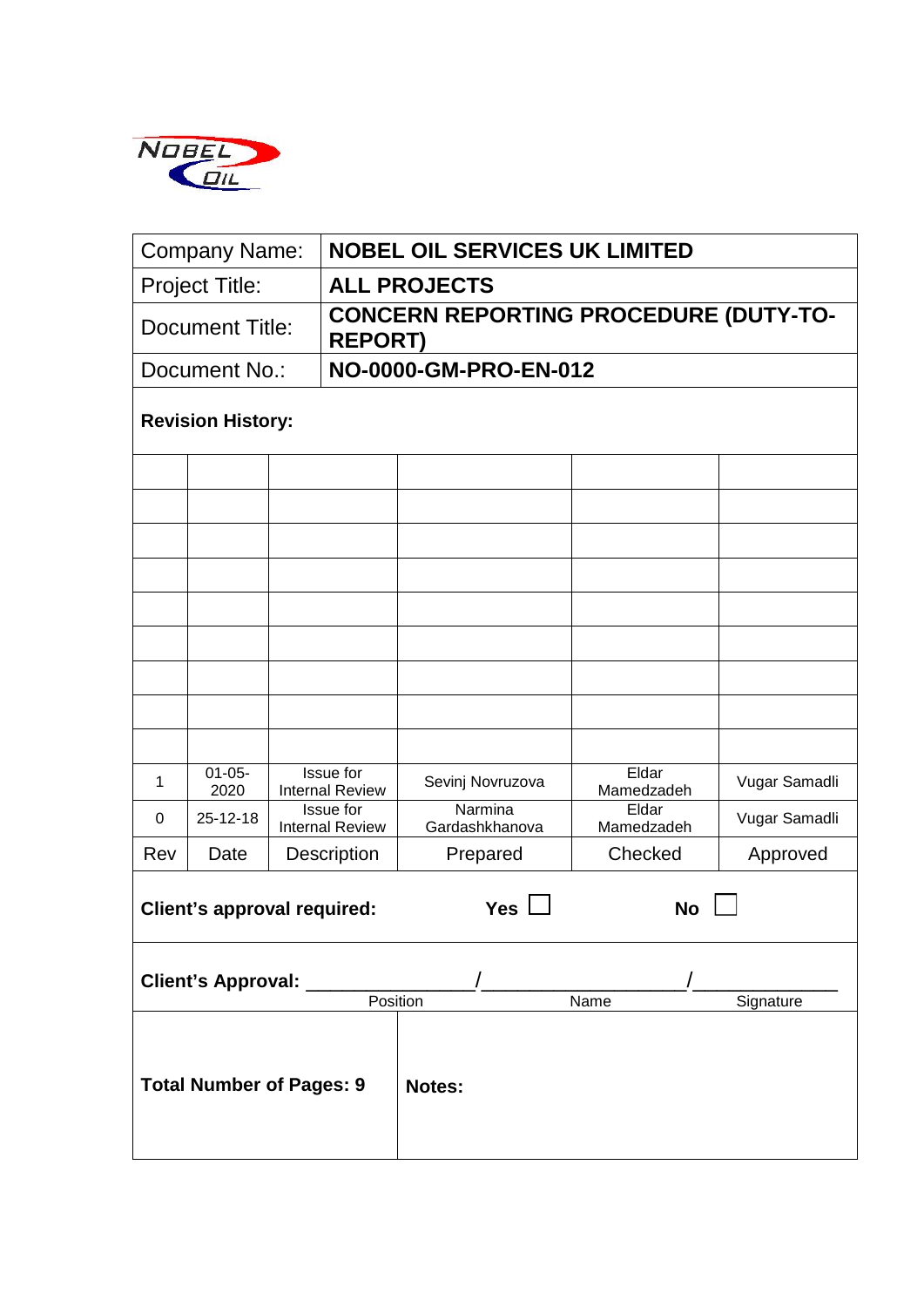# **ORIGINATOR'S RESPONSE TO COMMENTS AND CHANGES MADE**

| <b>Document</b><br>Page/Section/<br>Paragraph | <b>Comments/Changes</b> | From | Originator's response |
|-----------------------------------------------|-------------------------|------|-----------------------|
|                                               |                         |      |                       |
|                                               |                         |      |                       |
|                                               |                         |      |                       |
|                                               |                         |      |                       |
|                                               |                         |      |                       |
|                                               |                         |      |                       |
|                                               |                         |      |                       |
|                                               |                         |      |                       |
|                                               |                         |      |                       |
|                                               |                         |      |                       |
|                                               |                         |      |                       |
|                                               |                         |      |                       |
|                                               |                         |      |                       |
|                                               |                         |      |                       |
|                                               |                         |      |                       |
|                                               |                         |      |                       |
|                                               |                         |      |                       |
|                                               |                         |      |                       |
|                                               |                         |      |                       |
|                                               |                         |      |                       |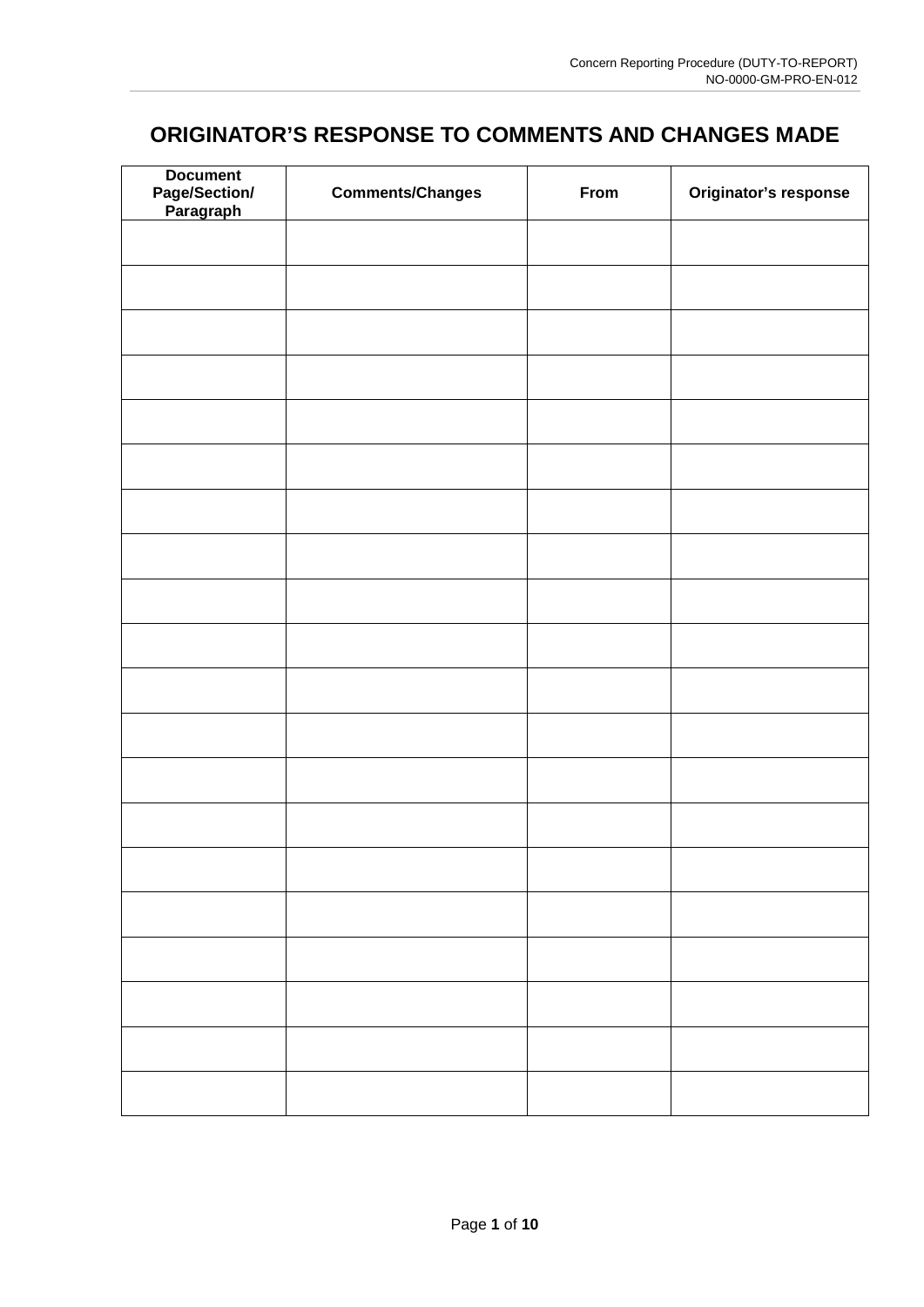## **TABLE OF CONTENTS**

| 2.              |                         |  |  |  |  |  |
|-----------------|-------------------------|--|--|--|--|--|
| 3.              |                         |  |  |  |  |  |
| 4.              |                         |  |  |  |  |  |
| 5.              |                         |  |  |  |  |  |
| 6.              |                         |  |  |  |  |  |
| 7.              |                         |  |  |  |  |  |
| 8.              |                         |  |  |  |  |  |
| 9.              |                         |  |  |  |  |  |
|                 | 9.1.<br>9.2.<br>9.3.    |  |  |  |  |  |
| 10 <sub>1</sub> |                         |  |  |  |  |  |
|                 | 10.1.<br>10.2.<br>10.3. |  |  |  |  |  |
|                 | 10.4.<br>10.5.          |  |  |  |  |  |
|                 | 10.6.                   |  |  |  |  |  |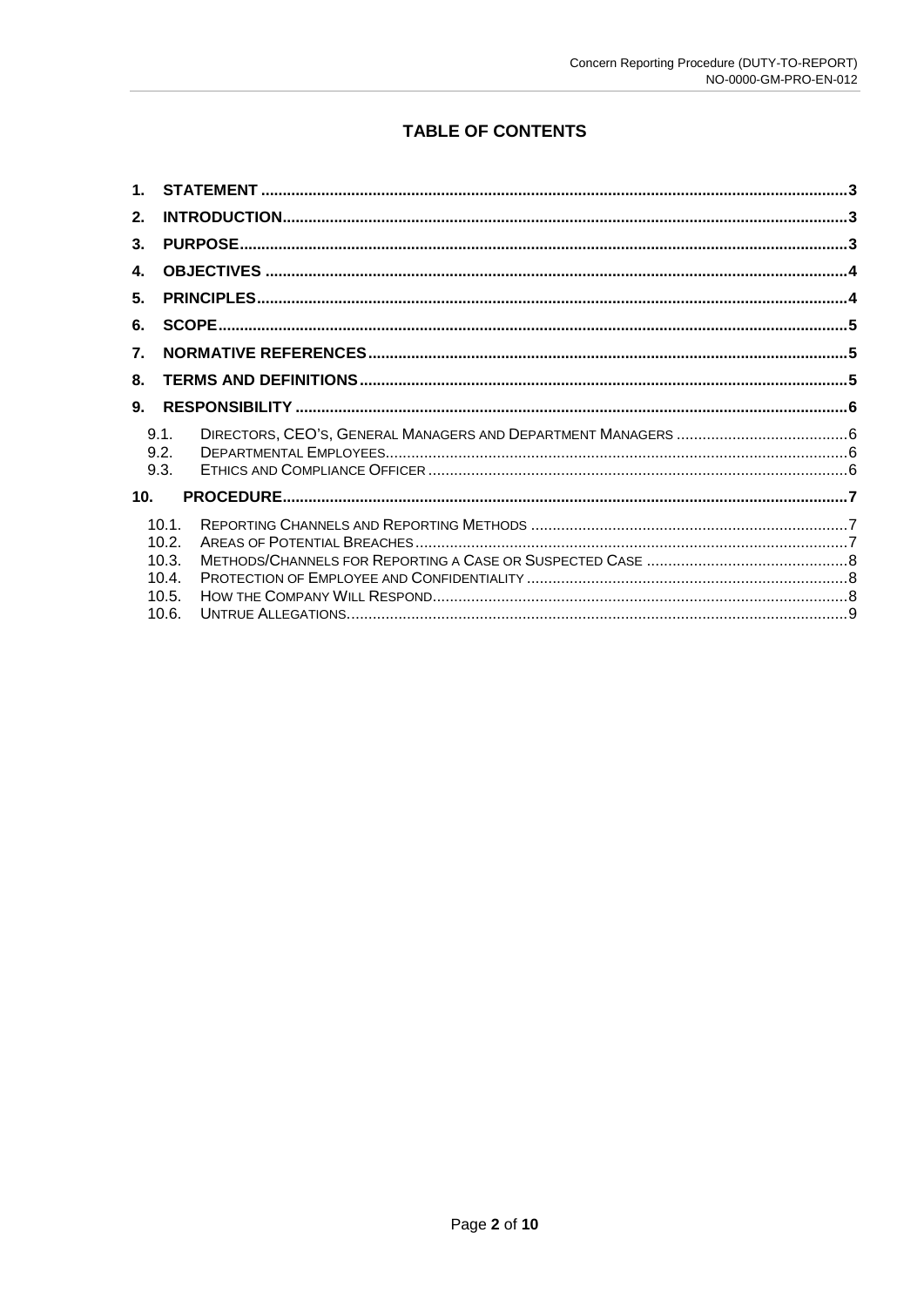## **1. STATEMENT**

The Company requires its personnel to report any situation where they have reason to suspect that there has been a breach, or potential breach, of its Business Principles, Policies, Procedures, CCBE and ABMS principles. Reports will be investigated and action will be taken when necessary. The Company will not tolerate harassment or any retaliation against anyone who seeks advice, raises a concern or reports a breach or suspected breach.

### **2. INTRODUCTION**

The Company was registered in the United Kingdom (UK) in 2014, with the various businesses, coming under the ownership of the holding company. As a UK registered entity, the Company and its businesses, regardless of where they are located, are subject to UK legislation (e.g. the Bribery Act, 2010), the UK Corporate Governance Code and local legislation in the countries where the businesses operate.

For companies registered in the UK (and many other countries), it is mandatory that they put in place policies, procedures, guidelines and other measures to counter bribery and corruption. As part of the initial work and within the framework of ABMS in meeting these requirements, a Concern Reporting Procedure (the Procedure) was written.

In addition to complying with UK legislation, implementing this procedure is driven by other factors:

- Failure of the Company to prevent bribery and corruption is a business and reputational risk which could threaten the success of the Company.
- It has been demonstrated in the UK that "whistleblowing" is an effective method, when combined with other internal controls, to prevent bribery and corrupt practices.
- Having and demonstrating that the Company implements such Procedure (as well as other ABMS measures) will help in preparing a defence in any bribery and corruption claims or lawsuits that another party may file against the Company.

### **3. PURPOSE**

The purpose of this Procedure is to support implementation of the "Whistleblowing" and "Raising Concern" principles by providing the methodology for employees to report actual or suspected cases of bribery, corruption or misconduct, as generally listed in this Procedure.

This Procedure describes:

- (i) the process to be followed by Directors and employees for reporting a case,
- (ii) the responsibilities of the managers, employees and the Ethics and Compliance Officer, and
- (iii) the protection the Company provides to those employees who:
	- report a case or suspected case and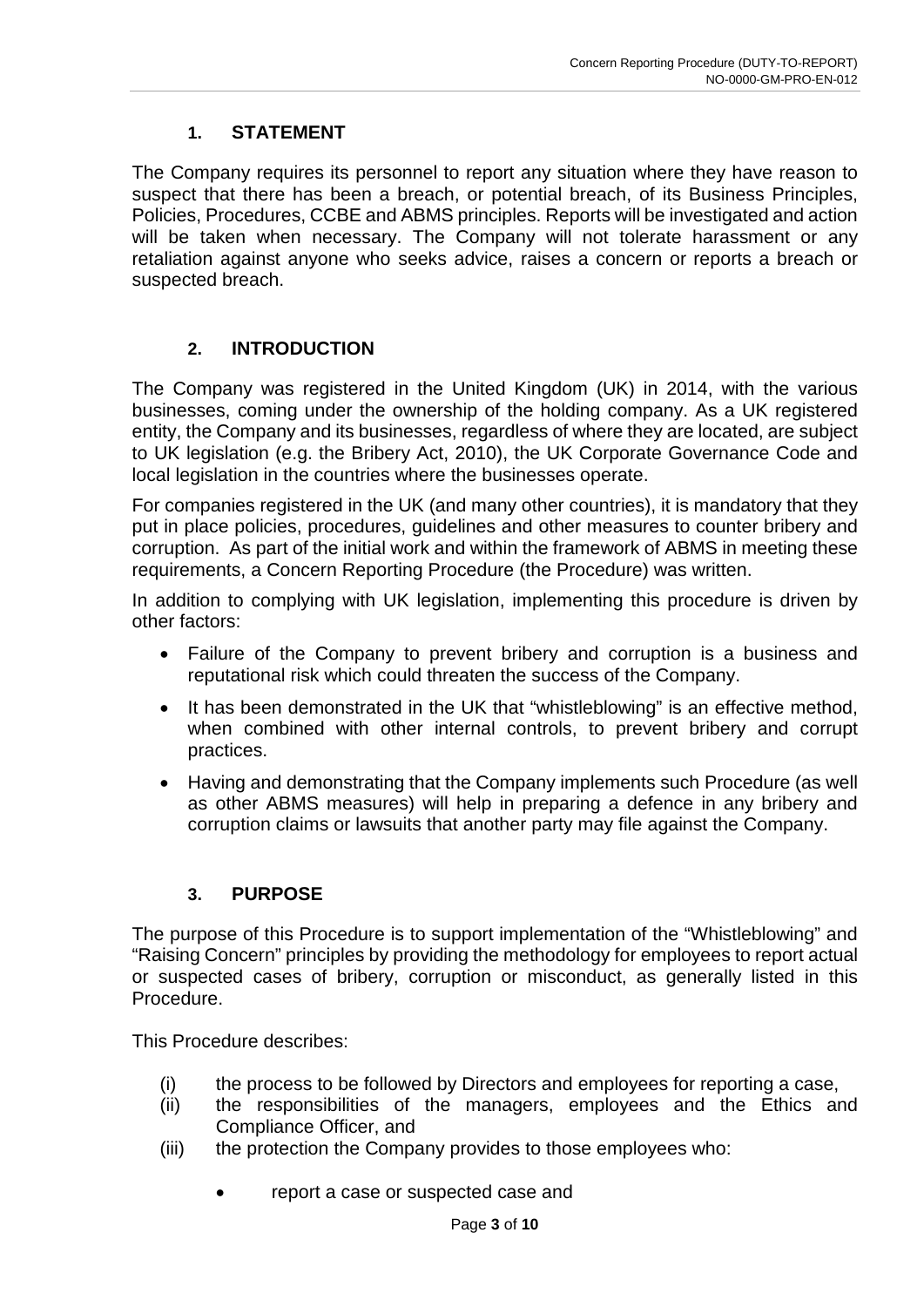are the subject of an alleged case.

#### **4. OBJECTIVES**

For the purpose of this Procedure, the term Company, unless otherwise referred to depending on the context of the sentence, refers to Nobel Oil Services (UK) Limited.

The term employee refers to those people employed by the Company, that is, Nobel Oil Services (UK) Limited, either as direct employees or as service contract personnel.

This Procedure has been developed and approved as part of a range of initiatives, activities and measures taken by the Company to enhance bribery risk prevention and mitigation.

The Company is an international company operating in different business environments and cultures. We rely on everyone who works for or on behalf of the Company to adhere to our business principles and policies by behaving ethically and responsibly. Failure to operate in accordance with our business principles and policies represents a risk to the reputation of the Company which could threaten the success of our business. If breaches occur despite our system of internal controls, reports by personnel and others provide a means for the Company to initiate proper investigation and to take any necessary action. We therefore impose a duty on employees to report actual or suspected breaches, any potential misconduct, any actual or alleged instances of corruptive practices, fraudulent activities or unlawful acquisition, disclosure and / or misuse of confidential, privileged or private information, as well as any other misconduct on part of Company.

By adopting this Procedure, the Company also follows the best practices of corporate governance commonly accepted in the UK which has demonstrated that this type of Procedure is an effective method, in addition to other internal controls aimed at preventing misconduct and minimizing the risks of corruptive practices, fraudulent activities or other instances of misconduct / non-compliance.

#### **5. PRINCIPLES**

Main principles of the Company in accordance with the ABMS shall be implemented in accordance with the below:

- a) encourage and enable persons to report in good faith or on the basis of a reasonable belief attempted, suspected and actual bribery, or any violation of or weakness in the ABMS, to the anti-bribery compliance function or to appropriate personnel (either directly or through an appropriate third party);
- b) except to the extent required to progress an investigation, require that the Company treats reports confidentially, so as to protect the identity of the reporter and of others involved or referenced in the report;
- c) allow anonymous reporting;
- d) prohibit retaliation, and protect those making reports from retaliation, after they have in good faith, or on the basis of a reasonable belief, raised or reported a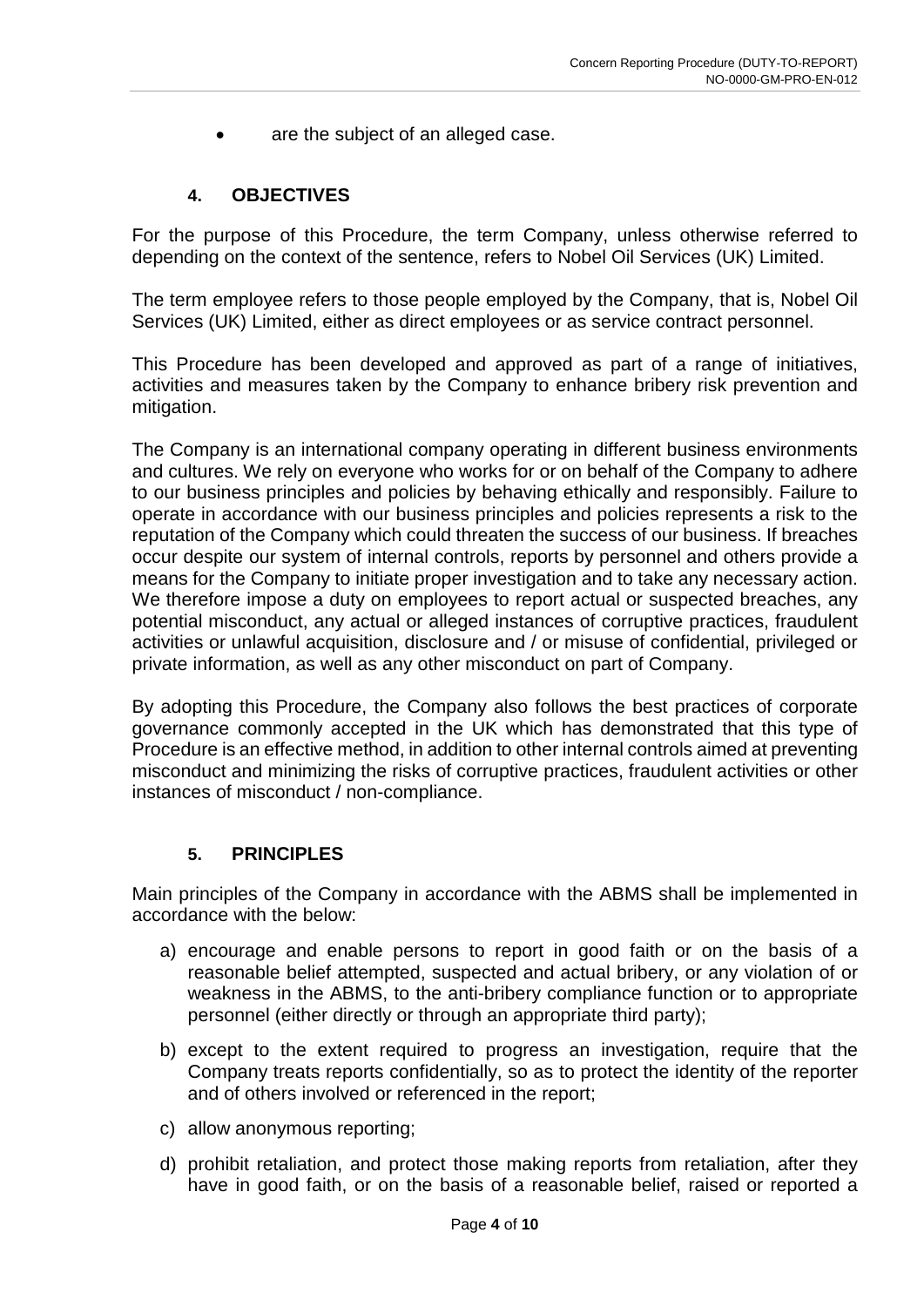concern about attempted, actual or suspected bribery or violation of the antibribery policy or the ABMS;

e) enable personnel to receive advice from an appropriate person on what to do if faced with a concern or situation which could involve bribery.

#### **The Company shall ensure that all personnel are aware of the reporting Procedure and are able to use them, and are aware of their rights and protections under the Procedure.**

#### **6. SCOPE**

This Procedure applies to the Board of Directors and employees of the Company. Contractors and consultants are required to act consistently within this Procedure when working for the Company as our agent, on our behalf, or in our name, on any business activity including when delivering outsourced services.

### **7. NORMATIVE REFERENCES**

- ISO 37001:2016 Anti-bribery management systems Requirements with guidance for use.
- Code of Conduct and Business Ethics of the Company
- Anti-Bribery and Corruption Policy of the Company

### **8. TERMS AND DEFINITIONS**

For the purpose of this Procedure, the following terms and definitions apply:

- **Company -** Nobel Oil Services (UK) Limited.
- **ABMS -** Anti-Bribery Management System.
- **"Whistleblowing"** or **"Raising Concern"-** whistleblowing is when someone raises a concern about a dangerous or illegal activity or any wrongdoing within their Company. Raising a concern is known as "blowing the whistle" and is a vital process for identifying risks that may relate to bribery and corruption. Sharing information or talking through a concern can be the first step to helping the Company identify problems and improve their practices.
- **CEO -** Chief Executive Officer of the Company.
- **CCBE -** Code of Conduct and Business Ethics.
- **GM -** General Manager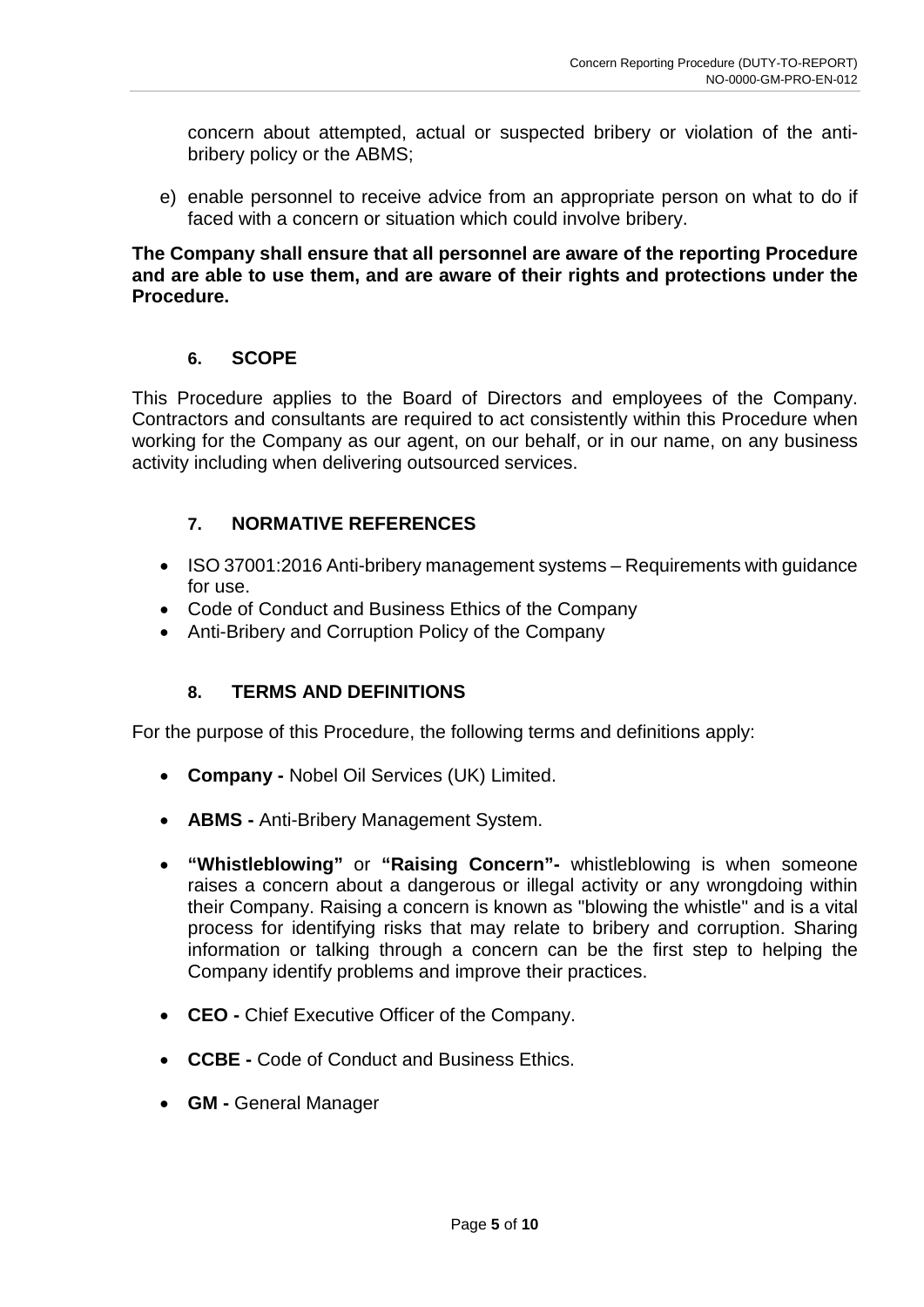## **9. RESPONSIBILITY**

The primary responsibilities of the directors, executives, managers, staff, and the Ethics and Compliance Officer regarding the CCBE, Anti-Bribery and Corruption Policy, and this procedure are listed below:

## **9.1. Directors, CEO's, General Managers and Department Managers**

- a) Foster a culture and working environment that promotes compliance with the CCBE and anti-corruption and the Procedure.
- b) Be a role model in practicing the ethics code and policies. Lead by example by acting in accordance with the law, regulations and the CCBE, Anti-Bribery and Corruption Policy, the Procedure, and related procedures.
- c) If requested, provide support to employees in reporting their concerns.
- d) Effectively enforce the CCBE, Policies, and this procedure.
- e) Ensure confidentiality and protection of employees.
- f) Ensure that complaints and notifications are investigated in a timely, fair, and consistent manner.
- g) Ensure that necessary actions are taken against violations.

## **9.2. Departmental Employees**

- a) Read and understand the CCBE, Anti-Bribery and Corruption Policy and this Procedure
- b) Act in accordance with the law, regulations and the CCBE, Anti-Bribery and Corruption Policy, the Procedure, and related procedures.
- c) Report any violations or suspected violations and report to the Ethics and Compliance Officer and cooperate during any investigation.
- d) Maintain confidentiality.

## **9.3. Ethics and Compliance Officer**

In order to fulfil his/her responsibilities as Ethics and Compliance Officer related to this Procedure, the authority granted to the Ethics and Compliance Officer in the CCBE to request information, documents, and evidence will also apply to this Procedure.

- a) Keep the complaints/concerns raised and identities confidential, as much as possible.
- b) Conduct the investigation in a timely manner and with as much confidentiality as possible
- c) Analyse information and documents ONLY within the subject limits of the investigation.
- d) Maintain the records of the concern raised, such as the initial notifications and reports.
- e) Act independently, and without being influenced by others.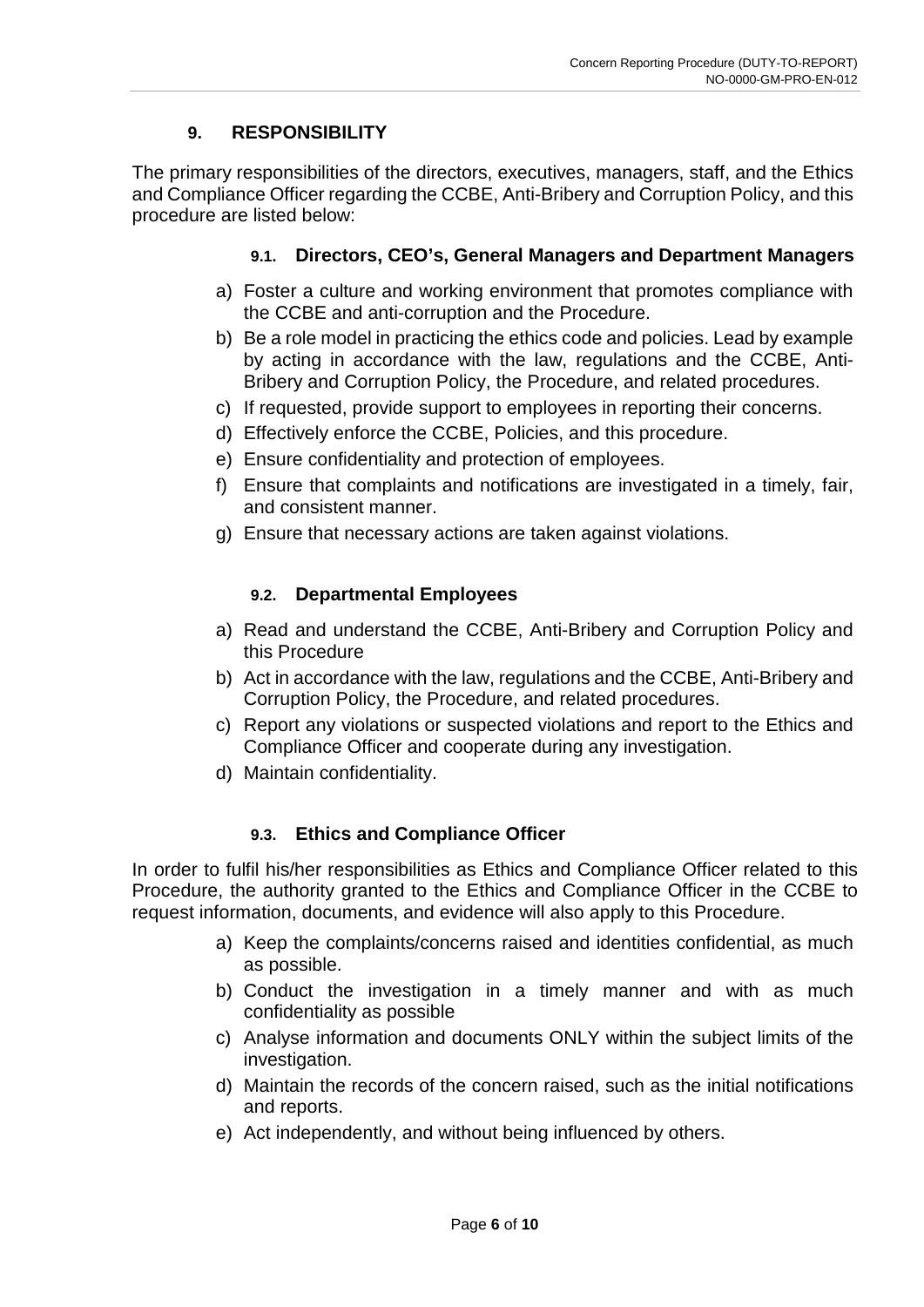### **10. PROCEDURE**

## **10.1. Reporting Channels and Reporting Methods**

Breaches or suspected breaches of this Policy shall be reported to the Company's Ethics and Compliance Officer:

## **Name: Sevinj Novruzova Email: [ethics\\_nbo@nobeloil.com](mailto:ethics_nbo@nobeloil.com) Phone: +994 70 299 49 80 Mail: 10Q A. Qayibov Street, SDN Plaza, 6th floor, AZ1029, Baku, Azerbaijan**

The Ethics and Compliance Officer has the responsibility to investigate notifications concerning breaches and violation of the Anti-Bribery and Corruption Policy, CCBE and ABMS principles, prepare related reports and submit the reports to the CEO.

### **10.2. Areas of Potential Breaches**

For the purpose of guidance, breaches or suspected breaches could include (but not be limited to) the following areas:

- Breaches or suspected breaches of the Company's CCBE, Anti-Bribery and Corruption Policy and ABMS principles.
- Wilful non-compliance with the Company's business principles, CCBE, Anti-Bribery and Corruption Policy and ABMS principles.
- Misconduct.
- Corruptive and fraudulent operational, tendering, contracting, and project management practices, as well as other areas of the Company's business.
- Wilful erroneous; (i) accounting practices, (ii) preparation and approval of financial statements and related reporting.
- Wilful acquisition, disclosure and / or misuse of information that is unlawful, contrary to Company policies and harmful to the Company.
- Non-compliance, unauthorized or illegal use of assets and property.
- Breach of employee rights.
- Actions that have caused or may cause financial damages to Company and / or its subsidiaries / affiliates.
- Actions that adversely affect the Company's reputation and goodwill.
- Wilful non-compliance with UK anti-corruption, anti-bribery laws (and other countries in which the Company conducts business).
- Fraudulent acts, such as but not limited to:
	- $\triangleright$  Dishonesty and embezzlement.
	- $\triangleright$  Misappropriation of the Company, customer, supplier or contractor assets.
	- Conversion to personal use of cash, supplies, any Company asset.
	- Unauthorised handling or reporting of Company business transactions.
	- Falsification of Company business documents, records or financial statements.
	- $\triangleright$  Misrepresentations about the Company's product or services.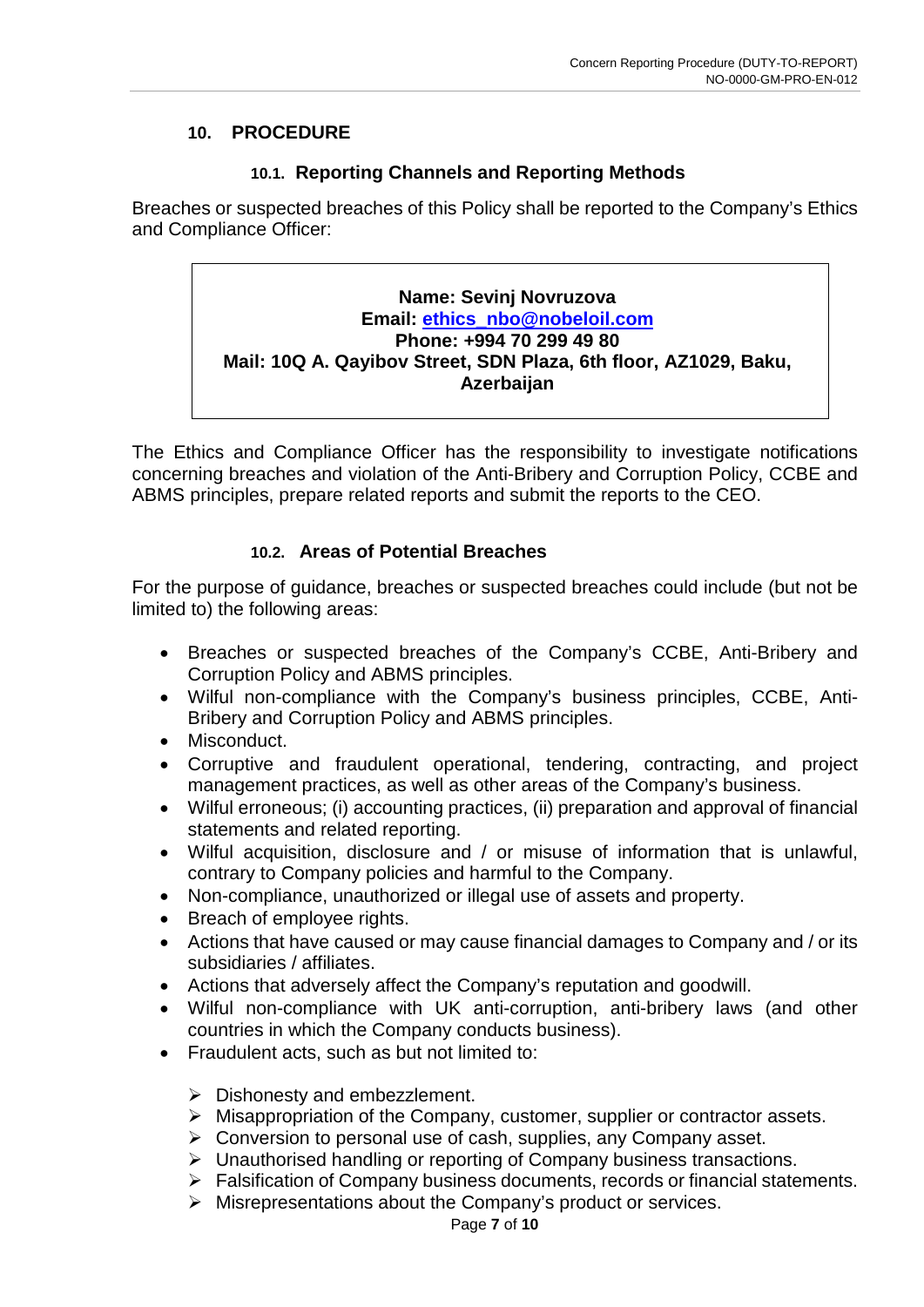$\triangleright$  Failure to disclose information when there is a legal duty to do so.

#### **10.3. Methods/Channels for Reporting a Case or Suspected Case**

Cases or suspected cases shall be reported **ONLY** to the Ethics and Compliance Officer. Any other route, such as to auditors, will not be recognised as part of this process.

The employee shall report the concern within five (5) business days. The background and history of the concern shall be reported, giving names, dates and places where possible, and the reasons for being concerned about the situation. The Ethics and Compliance Officer may request additional information after the initial information is reviewed.

For avoidance of doubt in regards "Facilitation Payments" if an employee receives a request for a "Facilitation Payment" from a government official, contractor or any person outside the Company, the employee shall decline the request and then shall notify the Ethics and Compliance Officer in writing, within one (1) working day of the request, giving names, dates and any information thought to be relevant.

#### **10.4. Protection of Employee and Confidentiality**

As stated in the Procedure, "*The Company will not tolerate harassment or any retaliation against anyone who seeks advice, raises a concern or reports a breach or suspected breach".*

The Company will do its best to protect the employee's identity when a case or suspected case is reported. The Ethics and Compliance Officer, top management and any other party involved in the investigation **shall not** disclose the employee's identity without prior consent, unless required to by relevant laws or in such circumstances as noted in the following paragraph.

However, it must be appreciated that the investigation process might require a written and signed statement from the employee raising the concern as part of evidence, particularly if the police, courts or external auditors become involved. In order to take effective action, the Company will need to gather proper evidence which will need to stand up to examination by external bodies, and these external bodies naturally might wish to speak to meet with the employee.

In addition, the Company will do its best to protect the confidentiality of the person(s) against which the case or suspected case has been raised, especially in those cases where the allegation is untrue.

#### **10.5. How the Company Will Respond**

Matters raised will initially be reviewed by the Ethics and Compliance Officer. Action taken will be dependent on the nature of the case that is reported. If urgent action is needed this will be done before any investigation is conducted.

Some concerns may be resolved by agreed action without the need for an investigation.

Should an investigation be needed, the Ethics and Compliance Officer will either: